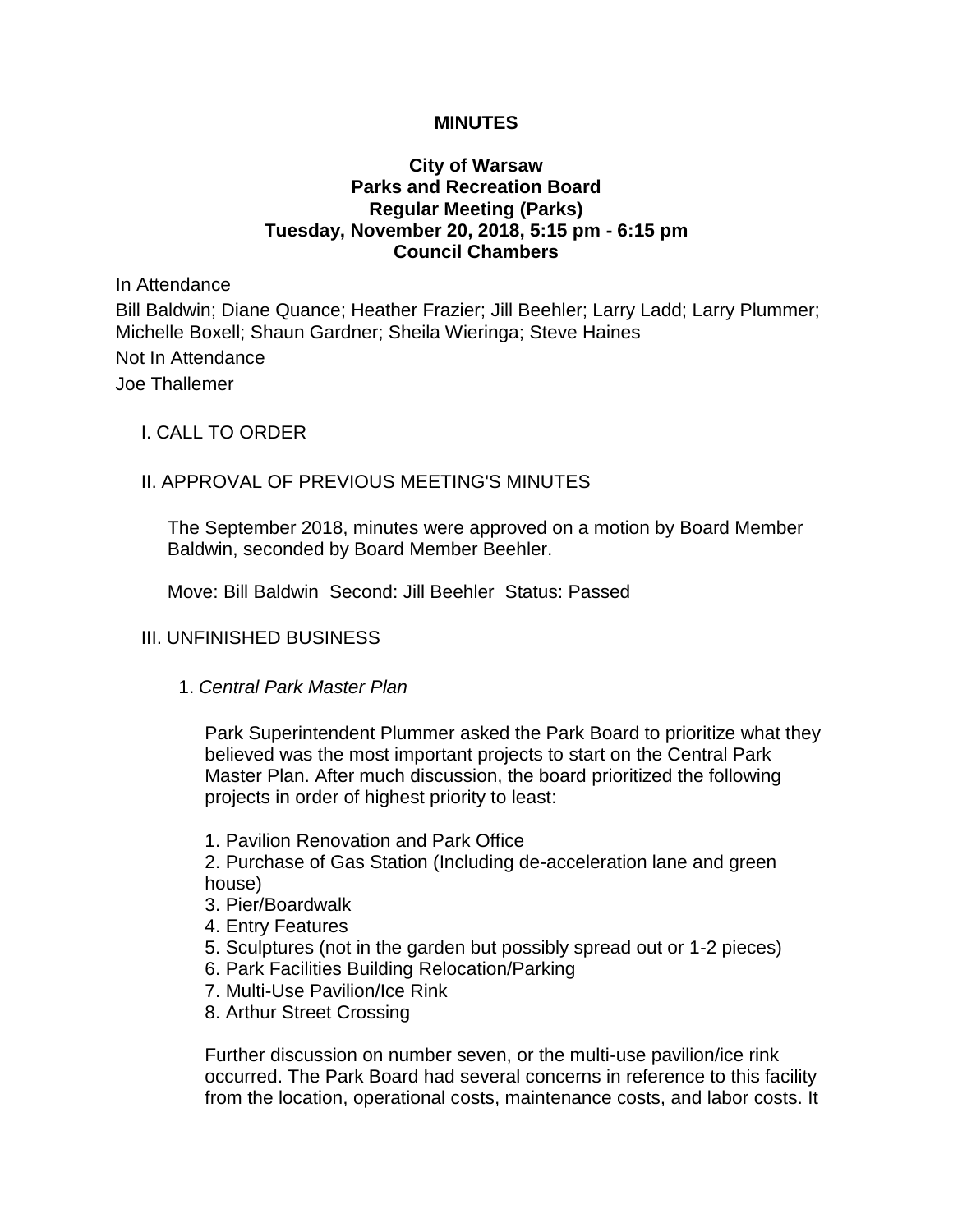was suggested that if the rink were to occur, some type of maintenance endowment or funds would need to be set aside to help alleviate some of yearly operational costs. The Park Board advised that they would like to have an operational cost study conducted to see what the cost would be to have the facility.

Superintendent Plummer asked for the Board's permission to contact Design Collaborative and have them move forward with a schematic design of both the Pavilion and the offices that would be located there. Plummer further advised the Board that with funds set aside and help from the Building and Planning Department, the schematic design would cost \$15,000. This design would be more detailed and have a more accurate dollar amount to what the project would cost.

The use of Design Collaborative to move forward with a schematic design was approved by Board Member Ladd, seconded by Board Member Boxell.

Move: Larry Ladd Second: Michelle Boxell Status: Passed

2. *iStrike Lightning Detection System* 

Superintendent Plummer informed the Park Board the iStrike Lightning Detection Systems have been installed and are working. Signs are currently being made to educate the public on what the different sirens and strobe lights mean for the system and Recreation Director Wieringa placed a video on our social media about the system as well. Additional press releases and news interviews have and will be conducted as well as a continued process to keep the public both alert and educated on the system.

# 3. *Kelly Park Playground*

The Kelly Park playground equipment has arrived. Here within the next week, both site prep and equipment prep for the playground will start to take place. The playground measures roughly about 75x60, is for ages 5- 12 and through a grant process we were able to receive nearly a 50% discount on the playground equipment.

#### IV. NEW BUSINESS

1. *Maintenance Report*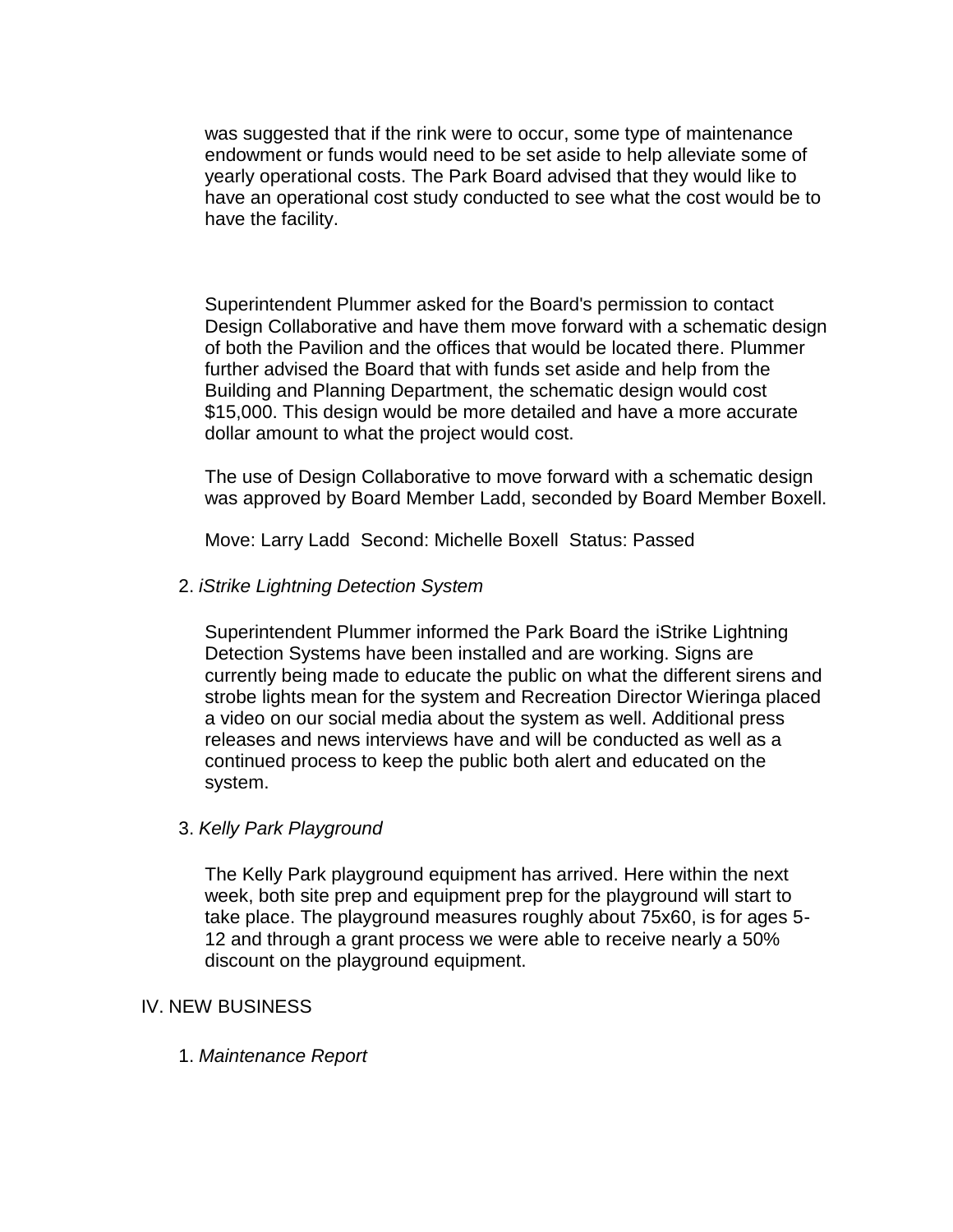Maintenance Director Gardner advised that all restrooms and water features have been winterized for the season, the holiday light display should be completed within the next day or so, and leaf cleanup will start in full swing. Gardner stated that one of his favorite new features for the light display is the large pixel tree in the middle of Central Park.

#### 2. *Recreation Report*

Recreation Director Wieringa reviewed programs that had occurred since our last meeting, upcoming programs and prep for those programs as well as asked the Park Board if they would volunteer for the Light Up The Night event.

#### 3. *KCCAA Lease Agreement*

Director of Senior Services, David Neff, approached the Park Board and informed them of the amazing events, resources, and community involvement the KCCAA has in Kosciusko County. In 2017, they delivered 35,000 meals, transported 247 people for a total of 15,000 rides, 408 people attended their activities at the PTYC and roughly 6,400 people ate meals at the building as well. David thanked the Board for the continued use of the PTYC and hopes that in collaboration with the Parks Department, they can continue to serve Kosciusko County from the PTYC.

Superintendent Plummer advised that the lease agreement is for \$1053/month and with contributions from the Wayne Township, the cost of running the facility is covered.

The 2019 lease agreement for KCCAA to use the PTYC for \$1053/month, was approved on a motion by Board Member Ladd, seconded by Board Member Baldwin.

Move: Larry Ladd Second: Bill Baldwin Status: Passed

#### V. OTHER MATTERS TO COME BEFORE THE BOARD

#### 1. *Christmas Concessions*

Superintendent Plummer advised the Park Board that Young Tiger Football, the individuals who volunteer to run the Christmas Concessions Trailer, have opted to have it open only on Friday, Saturdays, and Sundays. Rise N Roll along with McDonald's have decided to participate and donate some goods. Additional sponsors for the event include Kosciusko Community Foundation, who will be donating \$500, or 500 cups of hot